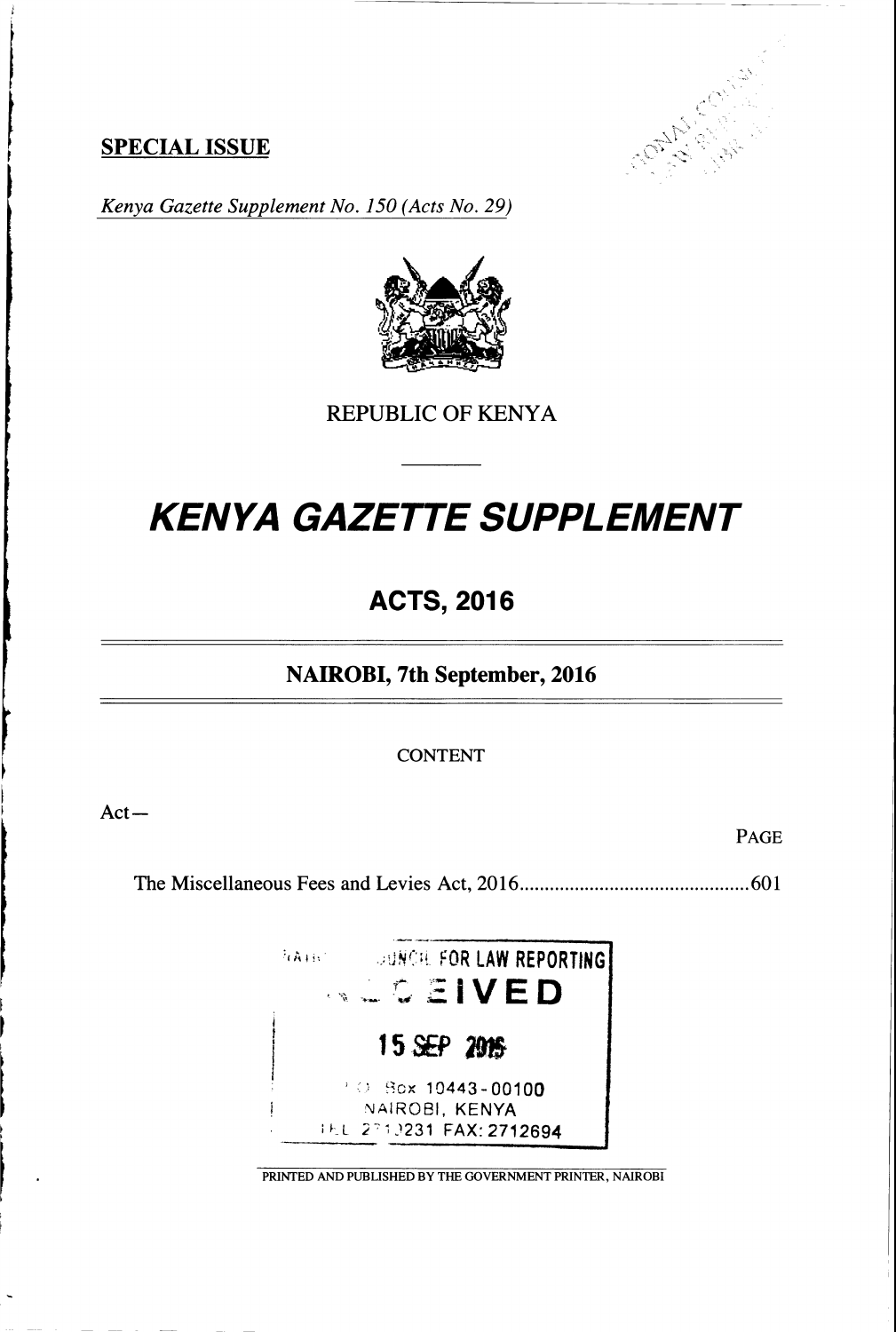$\label{eq:2.1} \mathcal{L}_{\mathcal{A}}(\mathcal{A}) = \mathcal{L}_{\mathcal{A}}(\mathcal{A}) = \mathcal{L}_{\mathcal{A}}(\mathcal{A})$  $\label{eq:2.1} \frac{1}{\sqrt{2}}\int_{\mathbb{R}^3}\frac{1}{\sqrt{2}}\left(\frac{1}{\sqrt{2}}\right)^2\frac{1}{\sqrt{2}}\left(\frac{1}{\sqrt{2}}\right)^2\frac{1}{\sqrt{2}}\left(\frac{1}{\sqrt{2}}\right)^2\frac{1}{\sqrt{2}}\left(\frac{1}{\sqrt{2}}\right)^2.$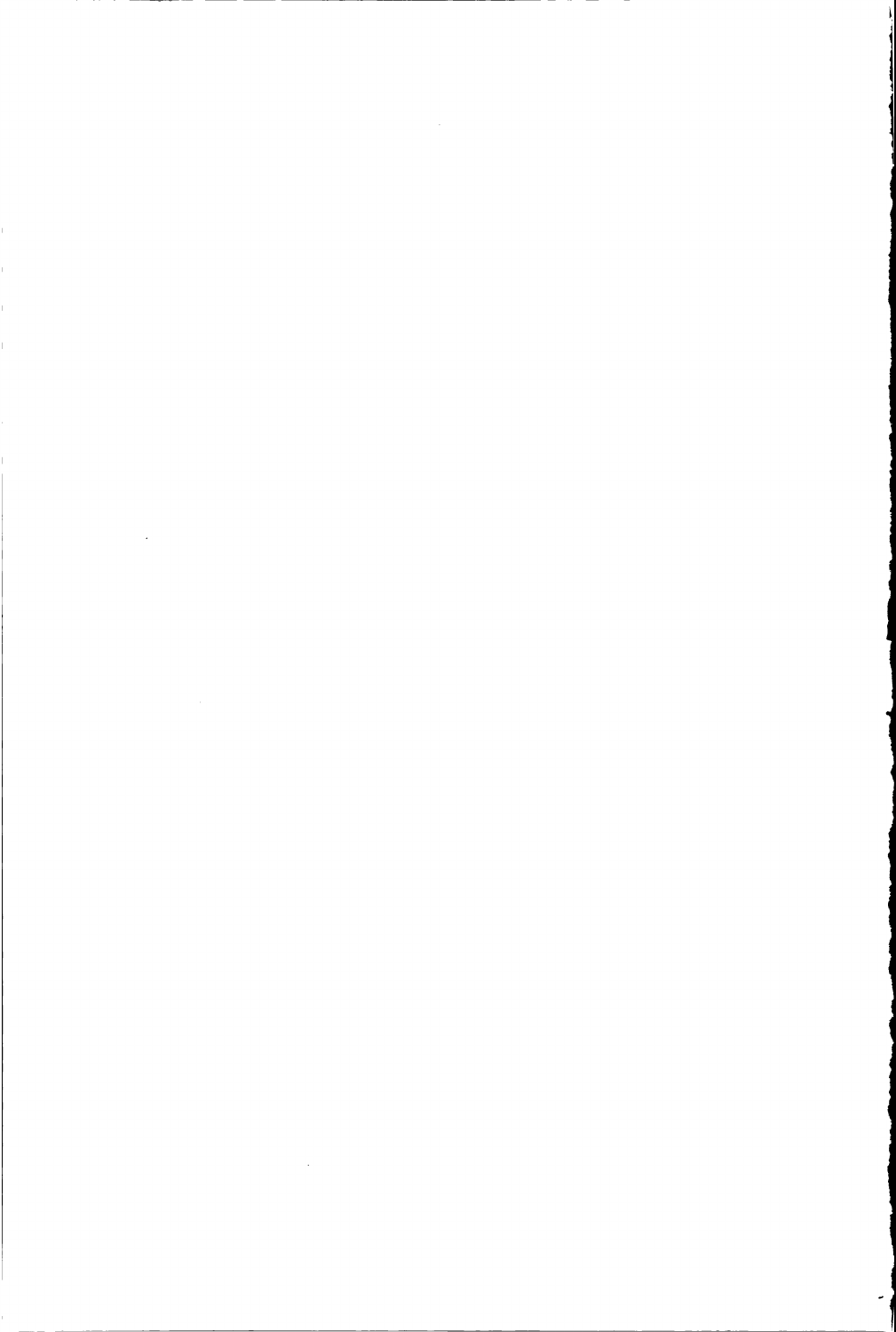## THE MISCELLANEOUS FEES AND LEVIES ACT No. 29 of 2016

## Date of Assent: 3lst August, 2016 Date of Commencement: 2lst September, 2016 ARRANGEMENT OF SECTIONS

## PART I-PRELIMINARY

## Section

- 1 Short title.
- 2-Interpretation.

## PART II-ADMINISTRATION

- <sup>3</sup>-Functions and powers of the Commissioner and other officers.
- 4-Authorised officers to have powers of police officers.

## PART III-IMPOSITION OF FEES AND LEVIES

- <sup>5</sup>-Imposition of export levy.
- 6-Exemption.
- 7-Import declaration fee.
- 8-Railway development levy.
- 9-Application of the East African Community Customs Management Act, 2004.
- 10-Customs formalities may be carried out by information technology.

## **PART V-MISCELLANEOUS**

- $11$  Offence.
- 12-Regulations.

## **SCHEDULES**

## FIRST SCHEDULE-Goods subject to export levy

## SECOND SCHEDULE-Goods exempt from import declaration fee and railway development levy

#### 601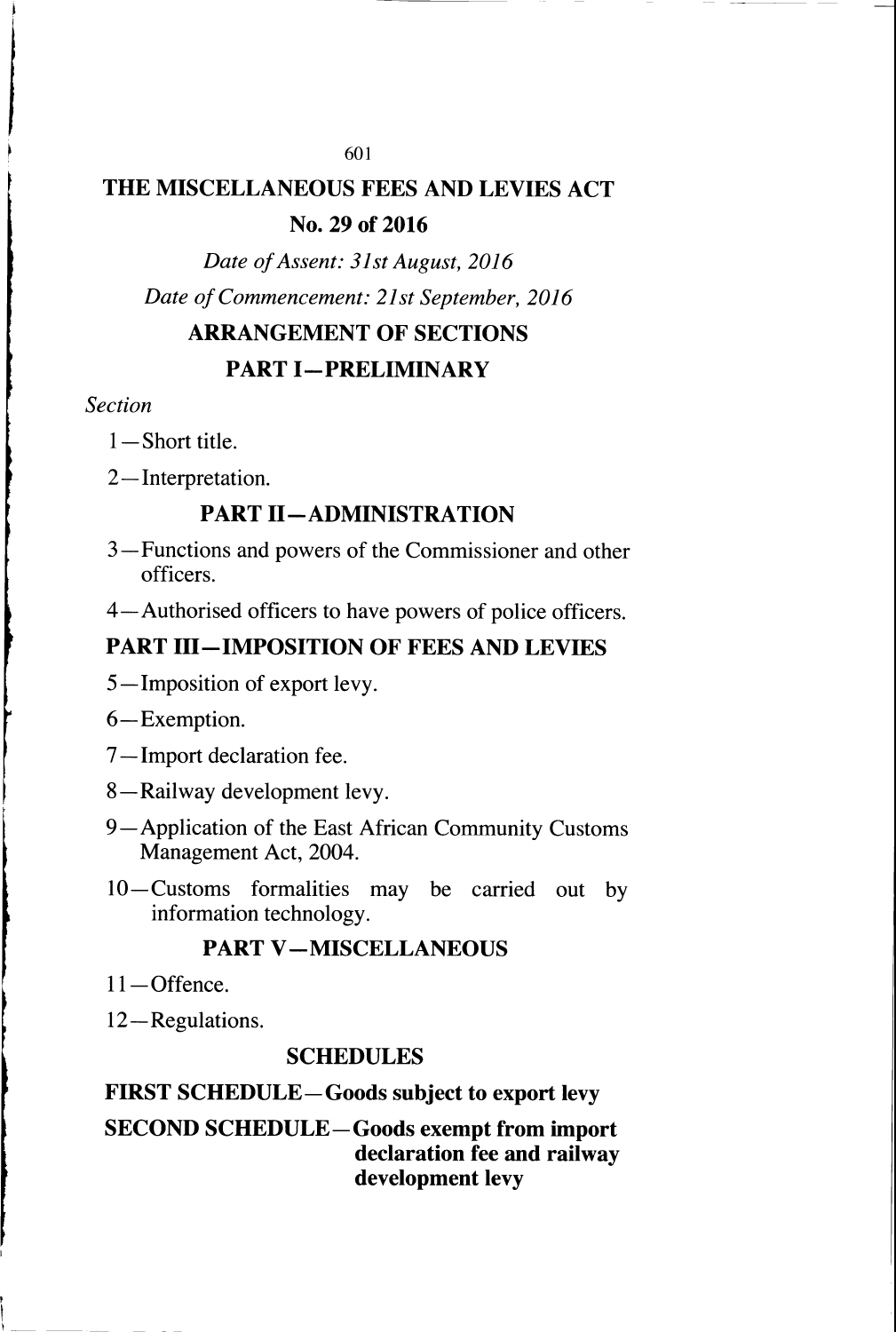## No.29 Miscellaneous Fees and Levies 2016

## THE MISCELLANEOUS FEES AND LEVIES ACT, 2016

## AN ACT of Parliament to provide for the imposition of duties, fees and levies on imported or exported goods and for connected purposes

ENACTED by Parliament of Kenya, as follows-

## **PART I-PRELIMINARY**

1. This Act may be cited as the Miscellaneous Fees Short title. and Levies Act,2016.

2. (1) In this Act, unless the context otherwise Interpretation. requires-

"Authority" means Kenya Revenue Authority established by the Kenya Revenue Authority Act; Cap. 469.

"authorised officer" means any officer appointed under section 3;

"Cabinet Secretary" means the Cabinet Secretary for the time being responsible for finance;

"Commissioner" means the Commissioner General appointed under the Kenya Revenue Authority Act, or any  $_{Cap. 469.}$ other Commissioner to whom powers or functions have been delegated under that Act;

"customs value" for the purposes of ascertaining the value for charging, means-

(a) the import declaration fee or railway development levy, the import value of goods as appraised by Customs for use as the basis for assessing the amount of import duty; or

(b) the export levy, the export value of the goods;

"East African Community Partner States" means the Republics of Burundi, Rwanda, Uganda and the United Republic of Tanzania;

"export" means to take or cause to be taken out of Kenya to a foreign country or to an export processing zone;

"export processing zone" means an export processing zone designated as such under the Export Processing Zones Cap. 517. Act;

"importer" in relation to goods, means a person who owns the goods, or any other person who is, for the time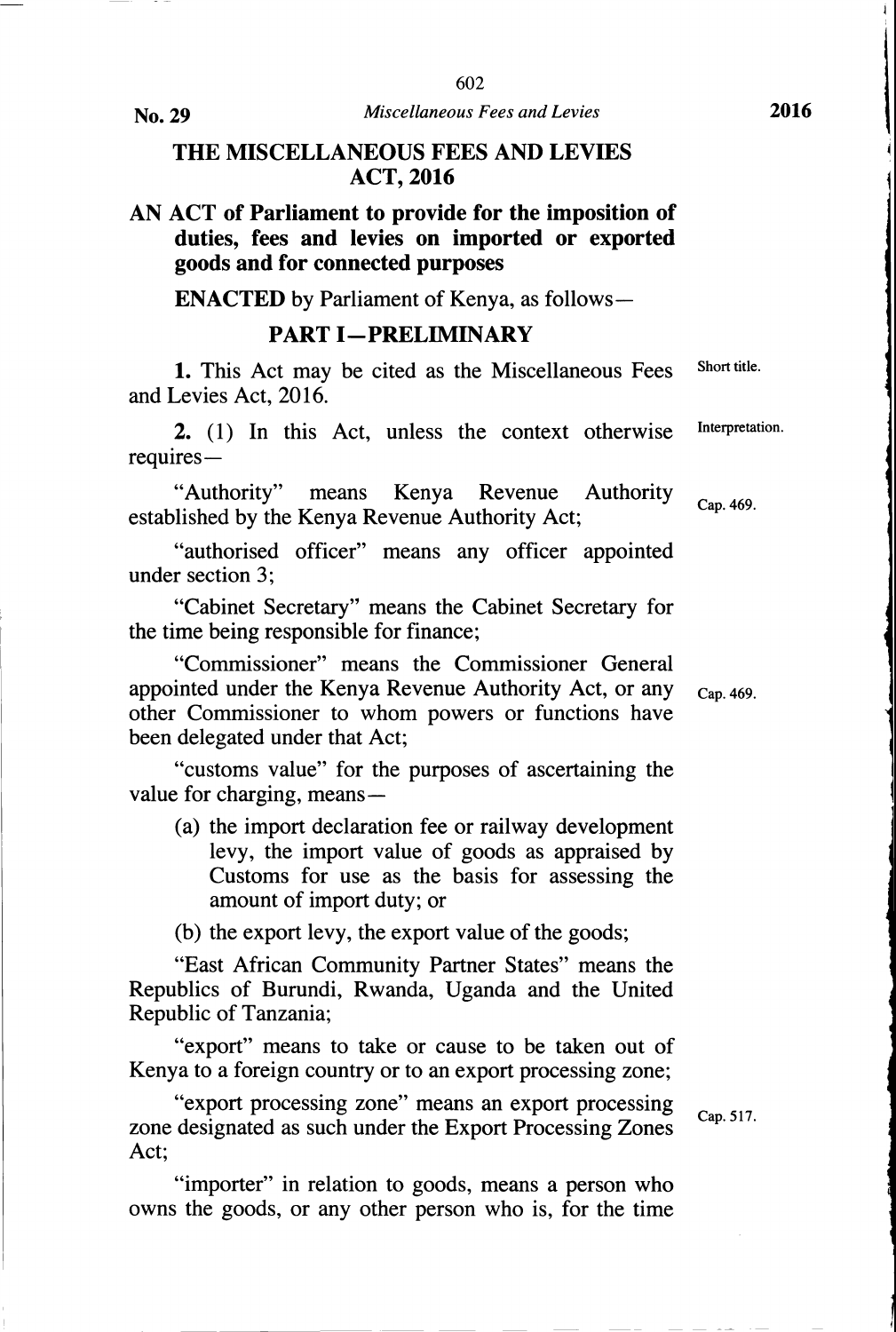#### Miscellaneous Fees and Levies

being, in possession of or beneficially interested in the goods at the time of importation;

"official aid funded project" means a project funded by means of a grant or concession loan in accordance with an agreement between the Government of Kenya and any foreign government, agency, institution, foundation, organization or any other aid agency; and

"person" means an individual, company, partnership, association of persons, trust, estate, the Government, a foreign government or a political subdivision of the Government or foreign government.

 $(2)$  For the purpose of this Act, goods shall be classified by reference to the nomenclature set out in Annex 1 to the Protocol on the Establishment of the East African Community Customs Union and in interpreting the Annex; the general rules of interpretation set out therein shall apply.

## PART II—ADMINISTRATION

3. (1) The Commissioner shall be responsible for the control and collection of, and accounting for, duties, fees and levies paid under this Act and shall, subject to the direction and control of the Cabinet Secretary, have the superintendence of all matters relating thereto.

(2) The Commissioner shall appoint such officers as may be necessary for the administration of this Act.

(3) The Commissioner may authorize any officer appointed under this section to perform any of the functions of the Commissioner under this Act or the regulations, other than the functions under subsection (2).

(4) Every authorised officer appointed under this section shall enforce, and ensure due compliance with, the provisions of this Act and the regulations, and shall make all due inquiries in relation thereto.

(5) Every authorised officer appointed under this section shall, on demand, produce such documents establishing his or her identity as may be approved by the Commissioner.

(6) Every authorised officer shall, in carrying out the provisions of this Act, regard and deal with all documents Functions and powers of the Commissioner and other officers.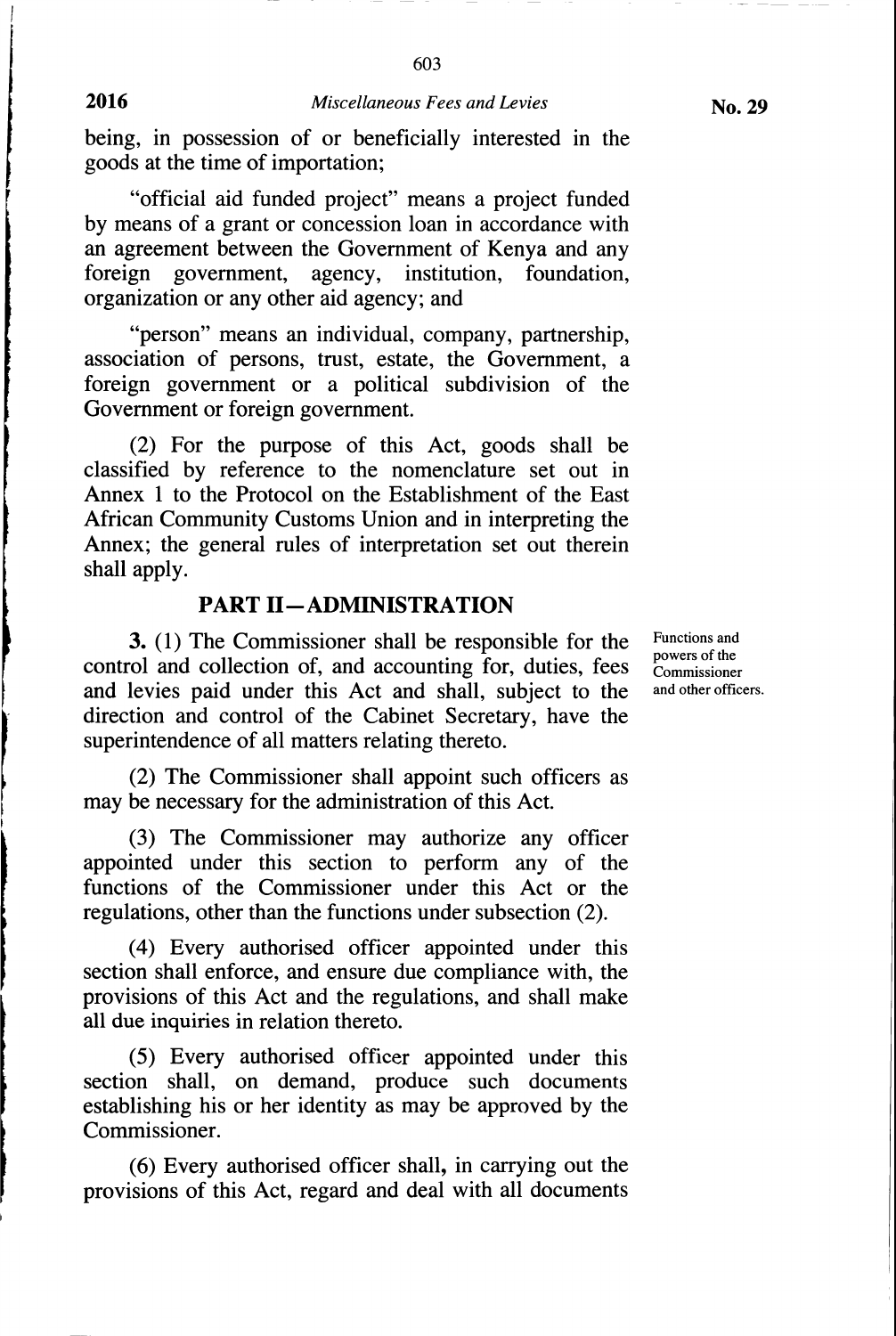#### Miscellaneous Fees and Levies

and information relating to fees and charges and all confidential instructions in respect of the administration of this Act which may come into his possession or to his knowledge in the course of his duties as confidential.

(7) Any decision made and any notice or communication issued or signed by any authorised officer may be withdrawn or amended by the Commissioner or by the authorised officer concerned, and shall, until it has been so withdrawn, be deemed to have been made, issued or signed by the Commissioner.

4. For the purposes of carrying out the provisions of this Act, every authorised officer shall, in the performance of his or her duties, have all the powers, rights, privileges and protection of a police officer.

#### PART III-IMPOSITION OF LEVIES AND FEES

5. (1) There shall be paid a levy to be known as the export levy, on all goods specified in the First Schedule.

(2) The levy shall, where more than one rate is specified, be the higher of the ad valorem or the specific rate specified in the First Schedule and shall be paid by the exporter at the time of entering the goods for export.

(3) The ad valorem rate shall be based on the custom value of the goods.

(4) The Commissioner shall, by notice in the Gazette, adjust the specific rate of export levy annually to take into account inflation in accordance with the formula specified in Part III of the First Schedule.

6. The provisions of section 5 shall not apply to goods exported to the East African Community Partner States.

7. (1) There shall be paid a fee to be known as the import declaration fee, on all goods imported into the country for home use.

(2) The fee shall be at the rate of two per cent of the customs value of the goods and shall be paid by the importer of such goods at the time of entering the goods for home USe.

 $(3)$  Despite subsection  $(1)$ —

(a) import declaration fee shall not be charged on the goods specified in Part A of the Second Schedule Authorised officers to have powers of police officers.

Imposition of export levy.

Exemption.

lmport declaration fee.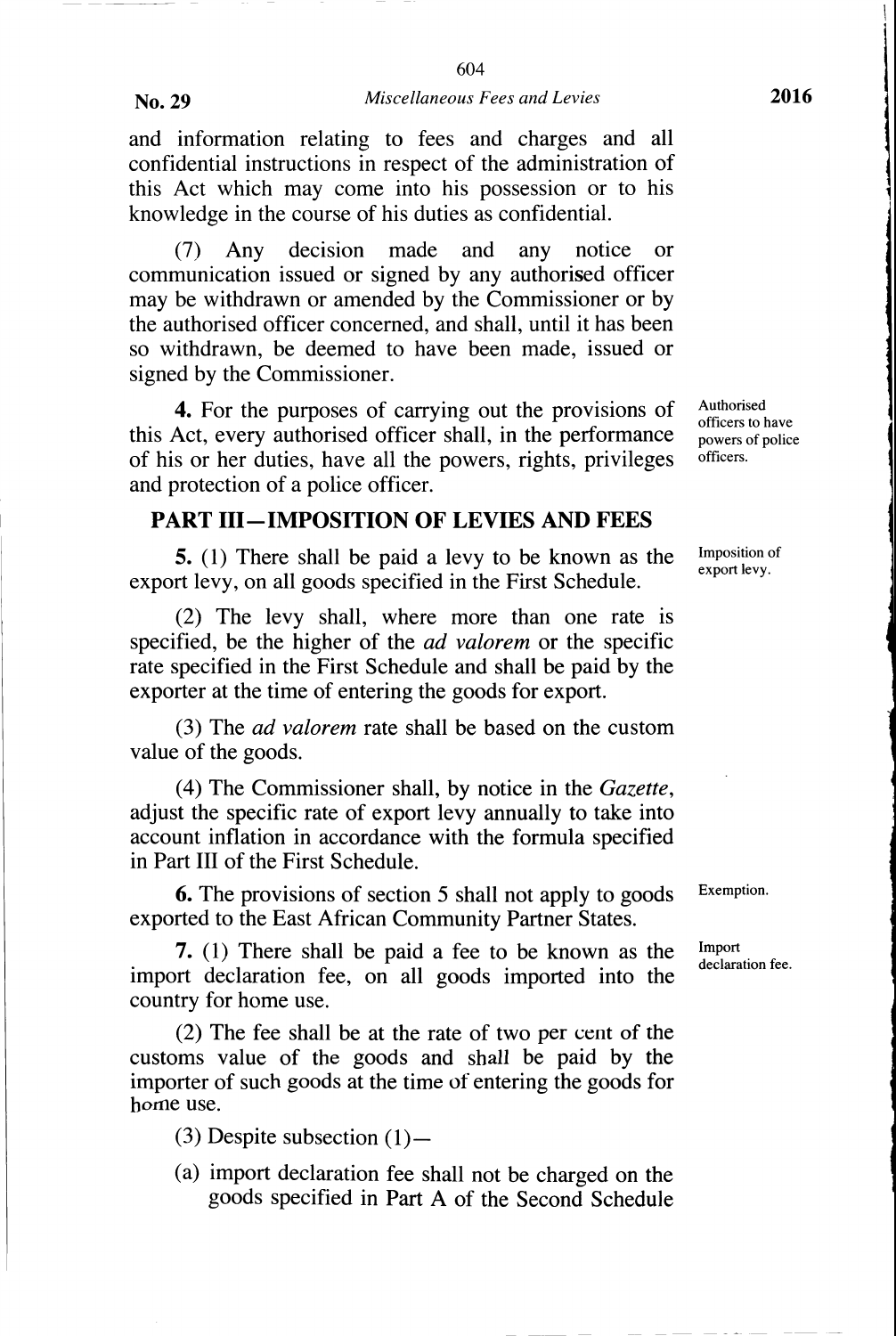when imported or purchased before clearance through customs; or

(b) goods imported under the East African Community Duty Remission Scheme shall be charged import declaration fee of ten thousand shillings at the time of entering the goods for home use.

(4) An importer of goods other than goods specified in Part A of the Second Schedule shall complete the prescribed import declaration form.

(5) An importer shall present a copy of the import declaration form completed under subsection (4) to the Commissioner at the time of entering the goods for home use.

(6) Out of the fee collected under subsection (2), ten per cent shall be paid into a Fund established and managed in accordance with the Public Finance Management Act, 2012.

(7) The monies in the Fund under subsection (6) shall be used for the payment of Kenya's contributions to the African Union and any other international organisation to which Kenya has a financial obligation.

8. (1) There shall be paid a levy to be known as the railway development levy, on all goods imported into the country for home use.

(2) The levy shall be at the rate of one point five per cent of the customs value of the goods and shall be paid by the importer of such goods at the time of entering the goods into the country for home use.

(3) The purpose of the levy shall be to provide funds for the construction of a standard gauge railway network in order to facilitate the transportation of goods.

(4) The Cabinet Secretary shall, by regulations, establish a railway development levy fund into which all the proceeds of the levy shall be paid.

(5) The fund referred to in subsection (4) shall be established, managed, administered or wound up in accordance with section 24 of the Public Finance Management Act, 2012 and the regulations made under that Act.

No. l8 of 2012.

Railway development levy.

No. 29

No. 18 of 2012.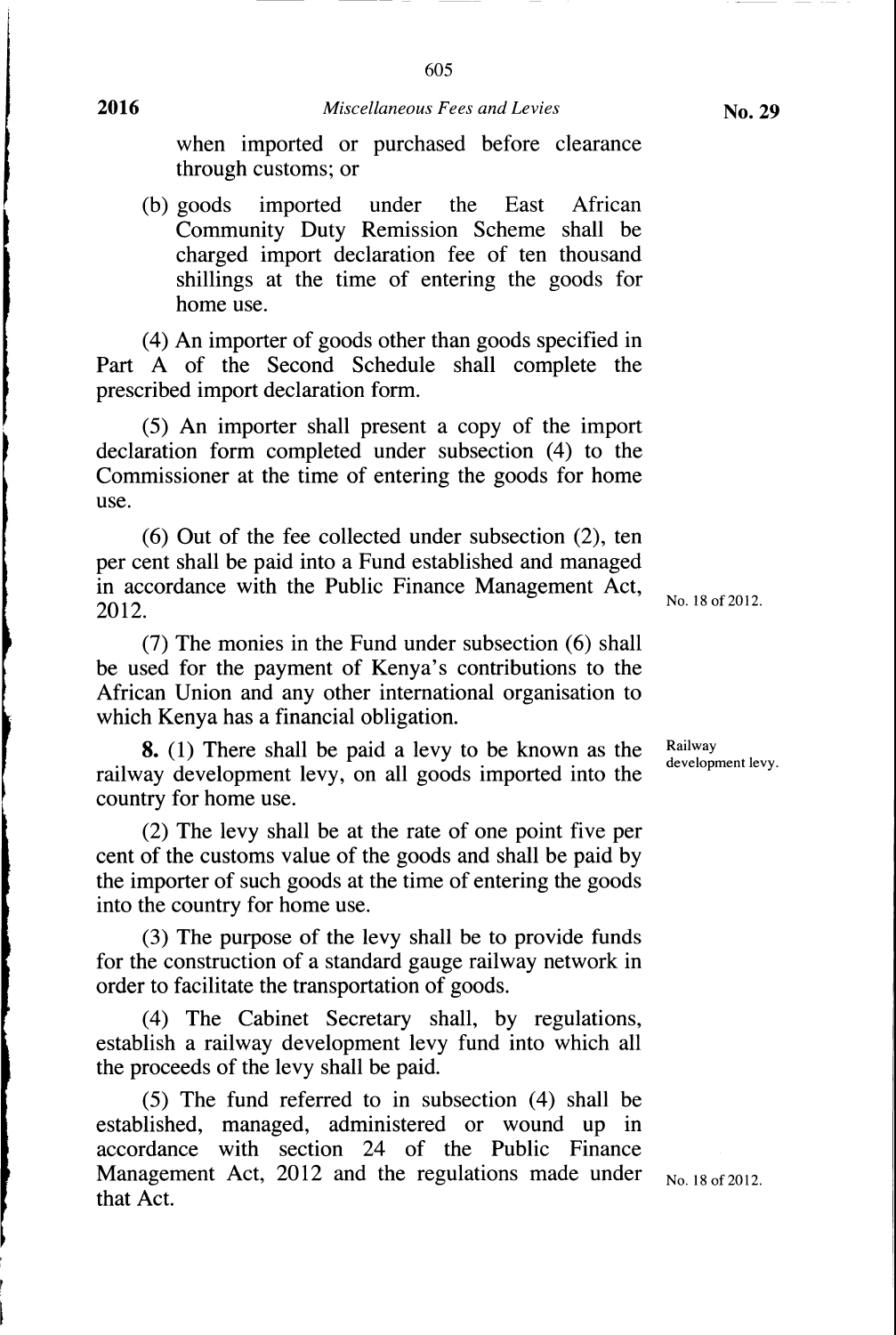(6) No levy shall be charged in respect of the goods specified in Part B of the Second Schedule when imported or purchased before clearance through customs.

9. The provisions of the East African Community Customs Management Act, 2004, relating to the determination of value of imported goods, collection and enforcement of the payment of duty shall apply for the purposes of assessment, collection and enforcement of the payment of import declaration fee, railway development levy and export levy.

10. (1) Subject to such conditions as the Commissioner shall prescribe, formalities or procedures under this Act may be carried out by use of information technology in the customs computerized system.

(2) The provisions of the East African Community Customs Management Act, 2004, relating to registration of users, access and use on the customs computerized system shall apply for the purposes of carrying out formalities and procedures under this Act.

#### PART IV-MISCELLANEOUS PROVISIONS

11. (1) A person who contravenes the provisions of this Act commits an offence.

(2) A person convicted of an offence under this Act, where no specific penalty is provided, shall be liable to a fine not exceeding five hundred thousand shillings or to imprisonment for a term not exceeding two years, or to both.

12. The Cabinet Secretary may make regulations for Regulations. the better carrying out of the provisions of this Act.

Application of East African Community Customs Management Act, 2004.

Formalities may be carried out by information technology.

Offence.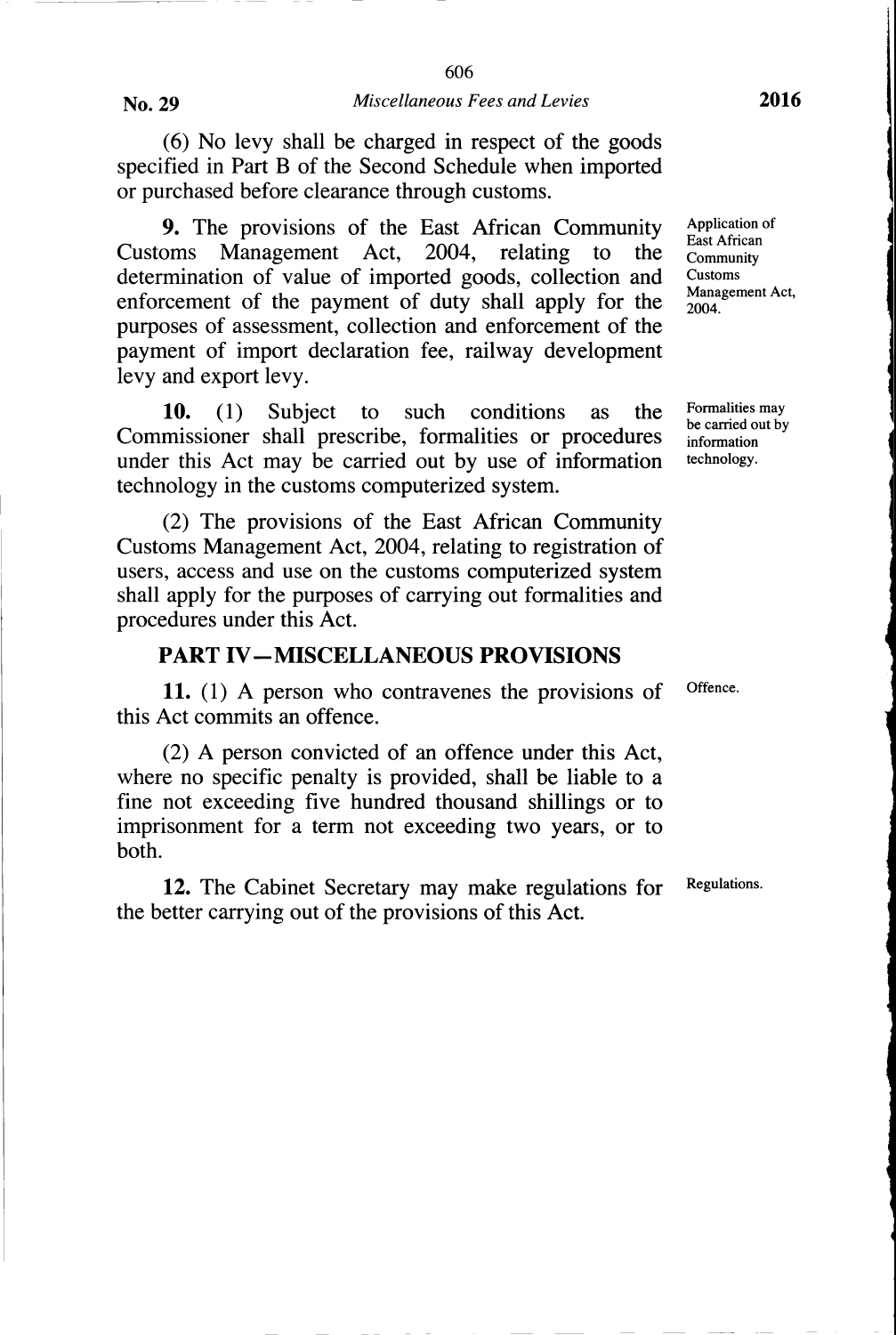| 2016       | Miscellaneous Fees and Levies                                                                                                                                                                                                                                                        | No. 29                    |
|------------|--------------------------------------------------------------------------------------------------------------------------------------------------------------------------------------------------------------------------------------------------------------------------------------|---------------------------|
|            | <b>FIRST SCHEDULE</b>                                                                                                                                                                                                                                                                | s. $5(1)$                 |
|            | <b>GOODS SUBJECT TO EXPORT LEVY</b>                                                                                                                                                                                                                                                  |                           |
|            | PARTI                                                                                                                                                                                                                                                                                |                           |
| Tariff No. | <b>Tariff Description</b>                                                                                                                                                                                                                                                            | <b>Export Levy Rate</b>   |
| 4101.20.00 | Whole hides and skins, of a weight per<br>skin not exceeding 8 kg. when simply<br>dried, 10 kg. when dry-salted, or 16 kg.<br>when fresh, wet-salted or otherwise<br>preserved.                                                                                                      | 80% or USD0.52<br>per kg. |
| 4102.21.00 | Raw skins of sheep or lambs (pickled,<br>but not tanned, parchment-dressed or<br>further prepared), without wool on<br>whether or not split, other than those<br>excluded by Note $1(c)$ to Chapter 41.                                                                              | 80% or USD0.52<br>per kg. |
| 4102.29.00 | Other raw skins of sheep or lamb (fresh,<br>salted, dried, limed, pickled or<br>or<br>otherwise preserved, but not tanned,<br>parchment-dressed or further prepared),<br>with wool on, whether or not split, other<br>than those excluded by Note (c) to<br>Chapter 41.              | 80% or USD0.52<br>per kg. |
| 4103.20.00 | Other raw hides and skins (fresh, or<br>salted, dried, limed, pickled or otherwise<br>preserved, but not tanned, parchment-<br>dressed or further prepared), whether or<br>not debarred or split, other than those<br>excluded by Note 1 (b) or (c) to this<br>Chapter, of reptiles. | 80% or USD0.52<br>per kg. |
| 4103.30.00 | Other raw hides and skins (fresh, or<br>salted, dried, limed, pickled or otherwise<br>preserved, but not tanned, parchment-<br>dressed or further prepared), but not<br>debarred or split, other than those<br>excluded by Note $1$ (b) or $1$ (c) to this<br>Chapter, of swine.     | 80% or USD0.52<br>per kg. |
| 4103.90.00 | Other raw hides and skins other than of<br>reptiles, swine, goats or kids.                                                                                                                                                                                                           | 80% or USD0.52<br>per kg. |
|            |                                                                                                                                                                                                                                                                                      |                           |

4104.19.00 Other tanned or crust hides and skins of 80% or USD0.52 bovine (including buffalo) or equine per kg.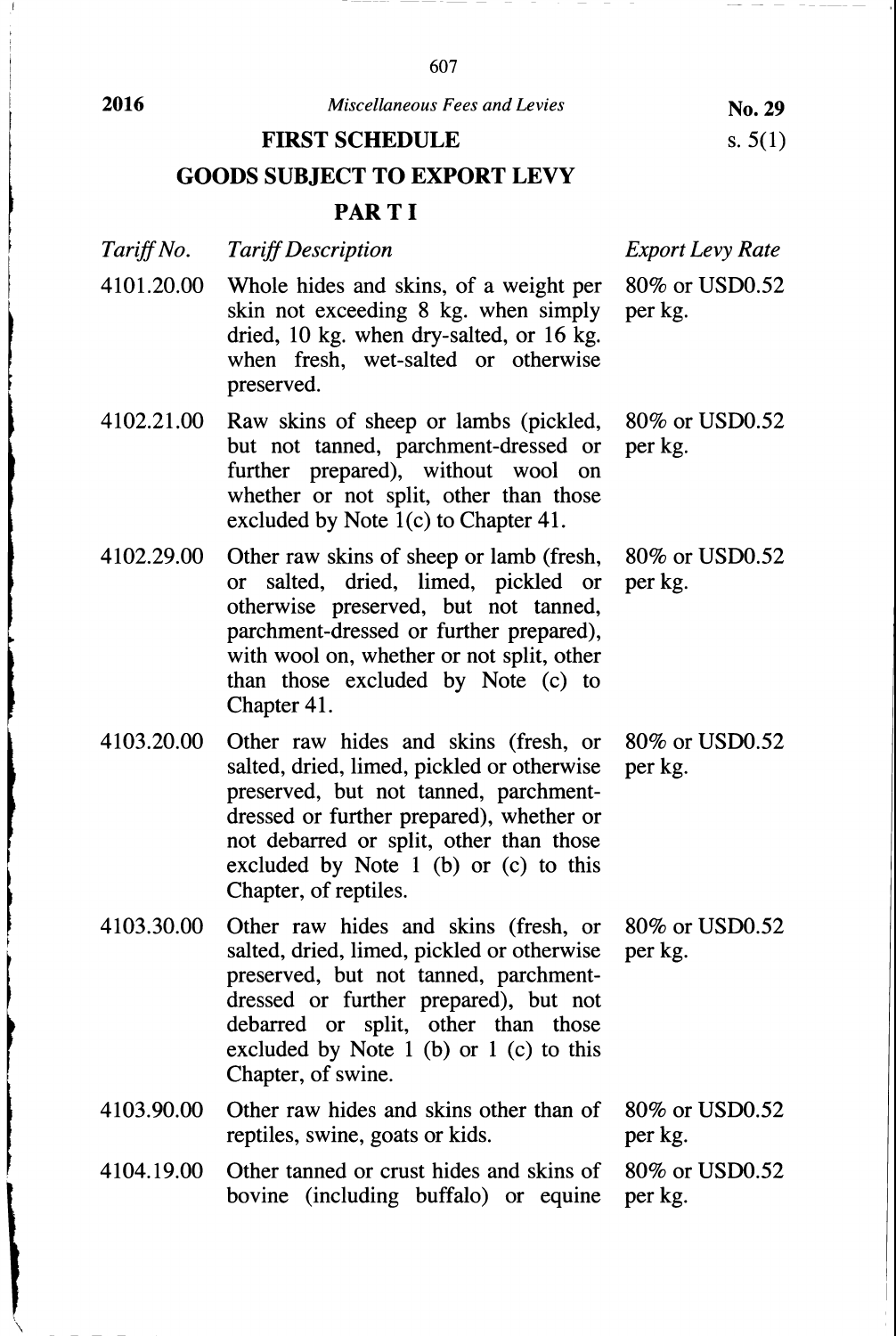| No. 29     | Miscellaneous Fees and Levies                                                                                                                                                                                                                                   | 2016                       |
|------------|-----------------------------------------------------------------------------------------------------------------------------------------------------------------------------------------------------------------------------------------------------------------|----------------------------|
| Tariff No. | <b>Tariff Description</b>                                                                                                                                                                                                                                       | <b>Export Levy Rate</b>    |
|            | animals, without hair on, whether or not<br>split, but not further prepared, in the wet<br>state (including wet $-$ blue).                                                                                                                                      |                            |
| 4301.60.00 | Raw furskins of fox, whole, with or<br>without head, tail or paws.                                                                                                                                                                                              | 80% or USD0.52<br>per kg.  |
| 4101.40.00 | Hides and skins of equine animals.                                                                                                                                                                                                                              | 80% or USD0.52<br>per kg.  |
| 4101.50.00 | Whole hides and skins, of weight<br>exceeding 16 kg.                                                                                                                                                                                                            | 80% or USD0.52<br>per kg.  |
| 4101.90.00 | Other, including butts, bends and bellies.                                                                                                                                                                                                                      | 80% or USD0.52<br>per kg.  |
| 4102.10.00 | Raw skins of sheep or lamb (fresh, or<br>salted, dried, limed, pickled or otherwise<br>preserved, but not tanned, parchment-<br>dressed or further prepared), with wool<br>on, whether or not split, other than those<br>excluded by Note $1(c)$ to Chapter 41. | 80% or USD0.52<br>per kg.  |
| 4301.10.00 | Raw furskins of mink, whole, with or<br>without head, tail or paws.                                                                                                                                                                                             | 80% or USD0.52<br>per kg.  |
| 4301.30.00 | Raw furskins of lamb, the following:<br>Astrkhan, broadtail, Caracul, Persian<br>similar lamb, Indian,<br>Chinese,<br>and<br>Mongolian or Tibetan lamb, whole, with<br>or without head, tail or paws.                                                           | 80% or USD0.52<br>per kg.  |
| 4301.80.00 | Other raw furskins, whole, with or<br>without head, tail or paws.                                                                                                                                                                                               | 80% or USD0.52<br>per kg.  |
| 4301.90.00 | Heads, tail, paws and other pieces or<br>cuttings, suitable for furriers' use.                                                                                                                                                                                  | 80% or USD0.52<br>per kg.  |
| 4302.11.00 | Whole skins, with or without head, tail<br>or paws, not assembled, of mink.                                                                                                                                                                                     | 80\% or USD0.52<br>per kg. |
| 4302.19.00 | Other whole skins, with or without head,<br>tail or paws, not assembled.                                                                                                                                                                                        | 80% or USD0.52<br>per kg.  |
| 4302.20.00 | Heads, tails, paws and other pieces or<br>cuttings, not assembled.                                                                                                                                                                                              | 80% or USD0.52<br>per kg.  |
| 4302.30.00 | Whole skins and pieces or cuttings<br>thereof, assembled.                                                                                                                                                                                                       | 80% or USD0.52<br>per kg.  |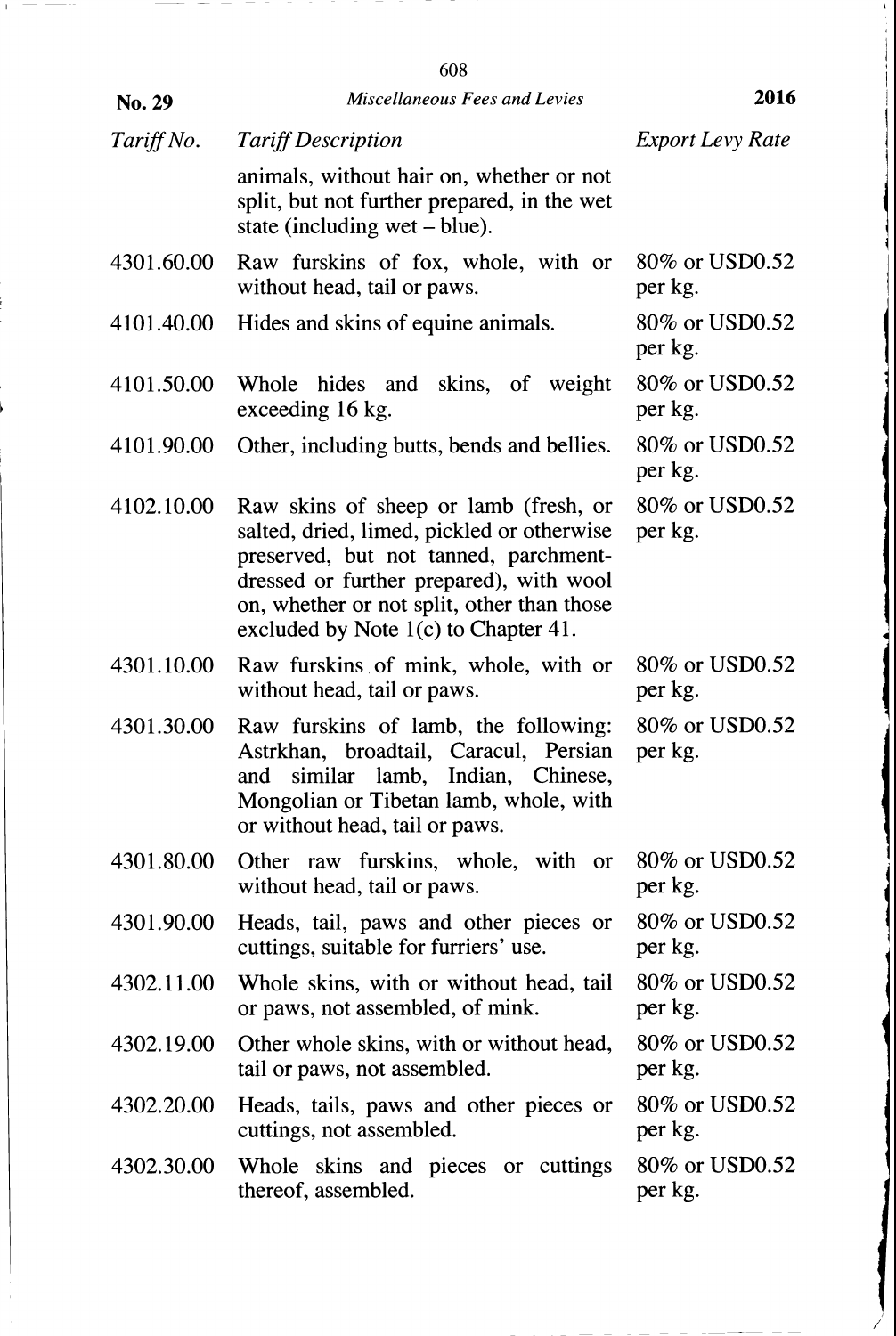609

#### 2016

Export Levy Rate

20Vo

Tariff No. **Tariff Description** 

- 7112.30.00 Waste and scrap of precious metal or of metal clad with precious metal; other waste and scrap containing precious metal or precious metal compounds of a kind used principally for the recovery of precious metal of ash containing<br>precious metal or precious metal precious metal or precious metal compounds.
- 7112.91 .00 Other waste and scrap of precious metal or precious metal compounds of a kind  $20\%$  used principally for the recovery of precious metal of gold including metal clad with gold.
- Other waste and scraps of precious metal or precious metal compounds of a  $_{20\%}$ kind used principally for the recovery of precious metal of platinum, including metal clad with platinum. 7112.92.00
- 7112.99.00 Other waste and scrap of precious metal or metal clad with precious metal, other  $20\%$ waste and scrap containing precious metal compounds, of a kind used principally for the recovery of precious metal.
- 7204.10.00 7204.29.00 7204.30.00 7204.41.00 20Vo 20Vo 20Vo Waste and scrap of cast of iron. Waste and scrap of other alloy or steel. Waste and scrap of tinned iron steel. Turnings, shavings, chips, milling waste, sawdust, fillings, trimmings and  $20\%$  stampings, whether or not in bundles, or iron or steel.
- 7204.49.00 Other waste and scrap or iron or steel. 20% 7204.50.00 Remelting scrap ingots. 20% 7205.10.00 Granules of pig iron, spiegeleisen, iron 20% or steel.
- $7902.00.00$  Zinc waste and scrap.  $20\%$

No.29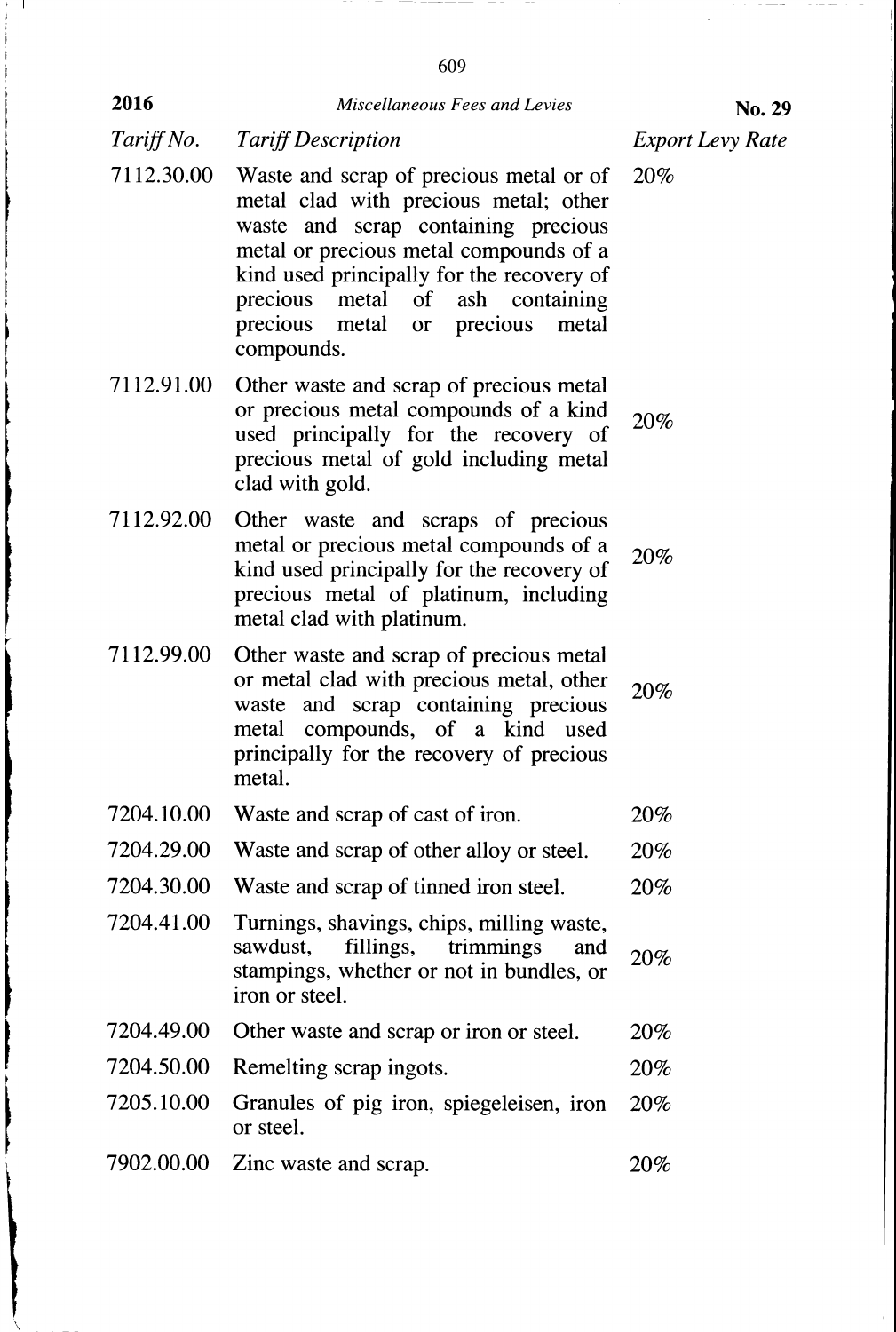|            | 610                                                                                               |                         |
|------------|---------------------------------------------------------------------------------------------------|-------------------------|
| No. 29     | Miscellaneous Fees and Levies                                                                     | 2016                    |
| Tariff No. | <b>Tariff Description</b>                                                                         | <b>Export Levy Rate</b> |
| 8002.00.10 | Tin waste and scrap.                                                                              | 20%                     |
| 8102.94.00 | Unwrought molybdenum including bars<br>and rods obtained simply by sintering;<br>waste and scrap. | 20%                     |
| 8102.97.00 | Waste and scrap of molybdenum.                                                                    | 20%                     |
| 8103.30.00 | Waste and scrap of tantalum.                                                                      | 20%                     |
| 8104.20.00 | Waste of scrap of magnesium.                                                                      | 20%                     |
| 8105.00.00 | Bismuth and articles thereof including<br>waste and scrap.                                        | 20%                     |
| 8105.30.00 | Waste and scrap of cobalt matters.                                                                | 20%                     |
| 8107.30.00 | Waste and scrap of cadmium.                                                                       | 20%                     |
| 8108.30.00 | Waste and scrap of titanium.                                                                      | 20%                     |
| 8109.30.00 | Waste and scrap of zirconium.                                                                     | 20%                     |
| 8110.20.20 | Waste and scrap of antimony.                                                                      | 20%                     |
| 8112.13.00 | Waste and scrap of beryllium.                                                                     | 20%                     |
| 8112.22.00 | Waste and scrap of chromium.                                                                      | 20%                     |
| 8112.52.00 | Waste and scrap of thallium.                                                                      | 20%                     |
| 8112.92.00 | Unwrought waste and scrap; powders.                                                               | 20%                     |